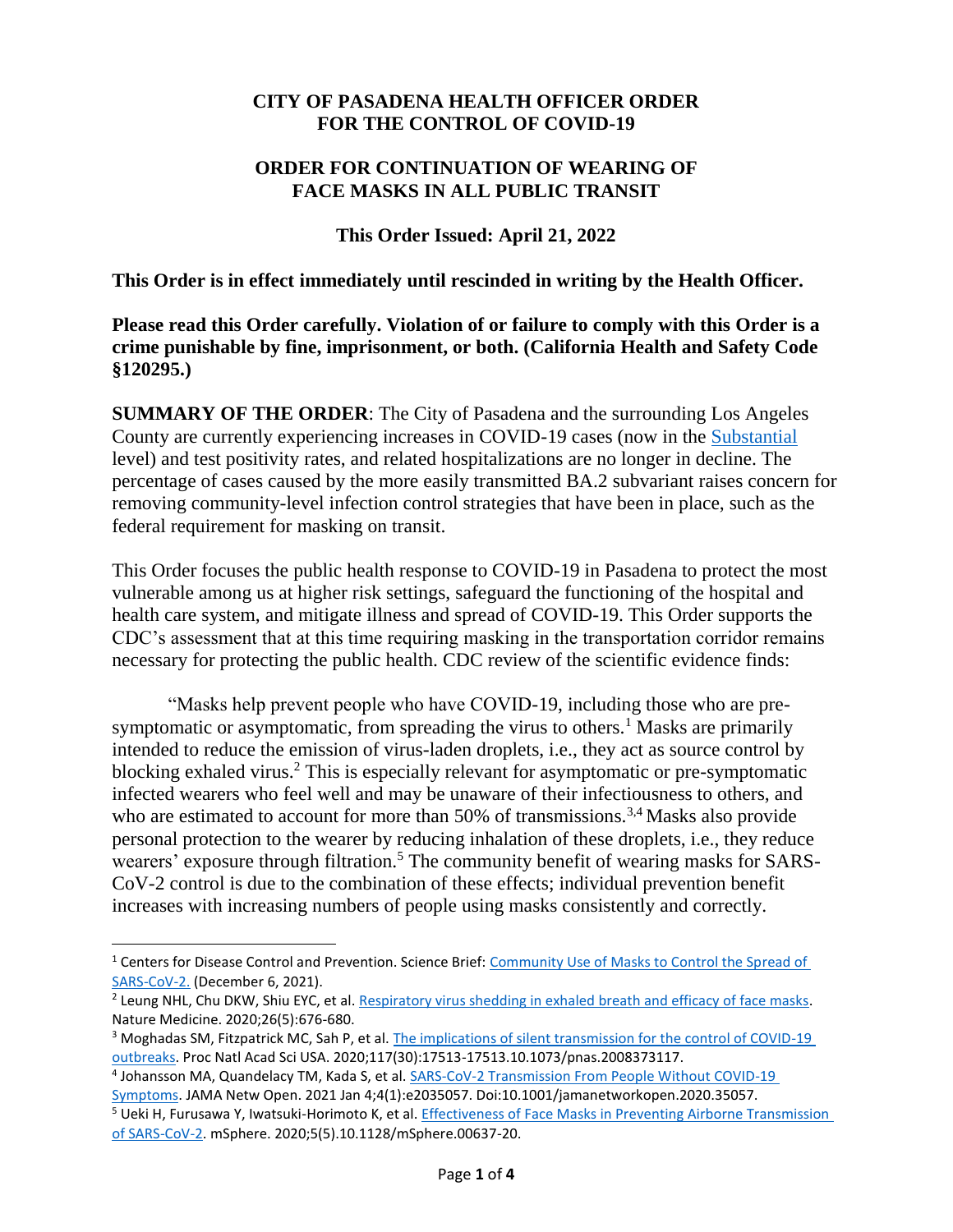Appropriately worn masks reduce the spread of COVID-19 – particularly given the evidence of pre-symptomatic and asymptomatic transmission of COVID-19. Seven studies have confirmed the benefit of universal masking in community level analyses: in a unified hospital system, <sup>6</sup> a German city,<sup>7</sup> a U.S. State,<sup>8</sup> a panel of 15 U.S. States and Washington,  $D.C.,<sup>9,10</sup>$  as well as both Canada<sup>11</sup> and the United States<sup>12</sup> nationally. Each analysis demonstrated that, following directives from organizational and political leadership for universal masking, new infections fell significantly."

Traveling on public conveyances increases a person's risk of getting and spreading COVID-19 by bringing people in close contact with others, often for prolonged periods, and often in crowded settings with limited and inadequate ventilation. Workers spend extended periods of time in these settings, coming into contact with very high numbers of people. Masks are most likely to reduce the spread of COVID-19 when they are widely used by people in public setting. Masks, especially respirators that offer the best fit and filtration (e.g., N95, KN95, KF94) are highly recommended, and remain a critical component of our multi-layered approach for protection against COVID-19 infection. The California Department of Public Health published a [case-control study conducted in California](https://www.cdc.gov/mmwr/volumes/71/wr/mm7106e1.htm) from February 18 to December 1, 2021 that provided evidence that consistently wearing a face mask or respirator in indoor public settings reduces the risk of acquiring SARS-CoV-2 infection. Masks also remain a critical tool for protecting those that are most vulnerable in our communities, people who are not vaccinated or not yet vaccine-eligible, people with compromised immune systems, or those at risk for severe disease and illness from COVID-19. Maintaining masking requirements in specified high-risk settings, when in transportation hubs, and when traveling on public conveyances, is consistent with CDC recommendations.

**This Order directs, consistent with CDC recommendations, all individuals to continue wearing face masks in all public transit within the City of Pasadena, with limited exemptions as listed below.**

## **UNDER THE AUTHORITY OF THE CALIFORNIA HEALTH AND SAFETY CODE SECTIONS 120175 et seq., AND THE PASADENA MUNICIPAL CODE SECTION 8.04.010, THE CITY OF PASADENA HEALTH OFFICER ORDERS:**

l

<sup>6</sup> Wang X, Ferro EG, Zhou G, Hashimoto D, Bhatt DL. [Association Between Universal Masking in a Health Care](https://pubmed.ncbi.nlm.nih.gov/32663246/)  [System and SARS-CoV-2 Positivity Among Health Care Workers.](https://pubmed.ncbi.nlm.nih.gov/32663246/) JAMA, 2020.10.1001/jama.2020.12897.

<sup>7</sup> Mitze T, Kosfeld R, Rode J, Wälde K[. Face Masks Considerably Reduce COVID-19 Cases in Germany: A Synthetic](https://ftp.iza.org/dp13319.pdf)  [Control Method Approach.](https://ftp.iza.org/dp13319.pdf) IZA-Institute of Labor Economics (Germany);2020.ISSN:2365-9793,DPNo.13319. <sup>8</sup> Gallaway MS, Rigler J, Robinson S, et al. Trends in COVID-19 Incidence After Implementation of Mitigation [Measures-Arizona, January 22-August 7, 2020.](https://pubmed.ncbi.nlm.nih.gov/33031366/) MMWR Morb Mortal Wkly Rep. 2020;69(40):1460- 1463.10.15585/mmwr.mm6940e3.

<sup>9</sup> Lyu W, Wehby GL[. Community Use of Face Masks and COVID-19: Evidence From a Natural Experiment of State](https://pubmed.ncbi.nlm.nih.gov/32543923/)  [Mandates in the US.](https://pubmed.ncbi.nlm.nih.gov/32543923/) Health Aff (Millwood). 2020;39(8):1419-1425.10.1377/hlthaff.2020.00818.

<sup>&</sup>lt;sup>10</sup> Hatzius J, Struyven D, Rosenberg I. [Face Masks and GDP.](https://www.goldmansachs.com/insights/pages/face-masks-and-gdp.html) Goldman Sachs Research. Accessed Jan 20, 2021. <sup>11</sup> Karaivanov A, Lu SE, Shigeoka H, Chen C, Pamplona S. Face Masks, Public Policies and Slowing the Spread of

[COVID-19: Evidence from Canada.](https://www.nber.org/papers/w27891) National Bureau of Economic Research 2020. Working Paper 27891. <sup>12</sup> Chernozhukov V, Kasahara H, Schrimpf P. Causal Impact of Masks, Policies, Behavior on Early COVID-19

[Pandemic in the U.S.](https://www.sciencedirect.com/science/article/pii/S0304407620303468) J Econom. 2021 Jan;220(1):23-62. Doi: 10.1016/j.jeconom.2020.09.003. Epub 2020 Oct 17.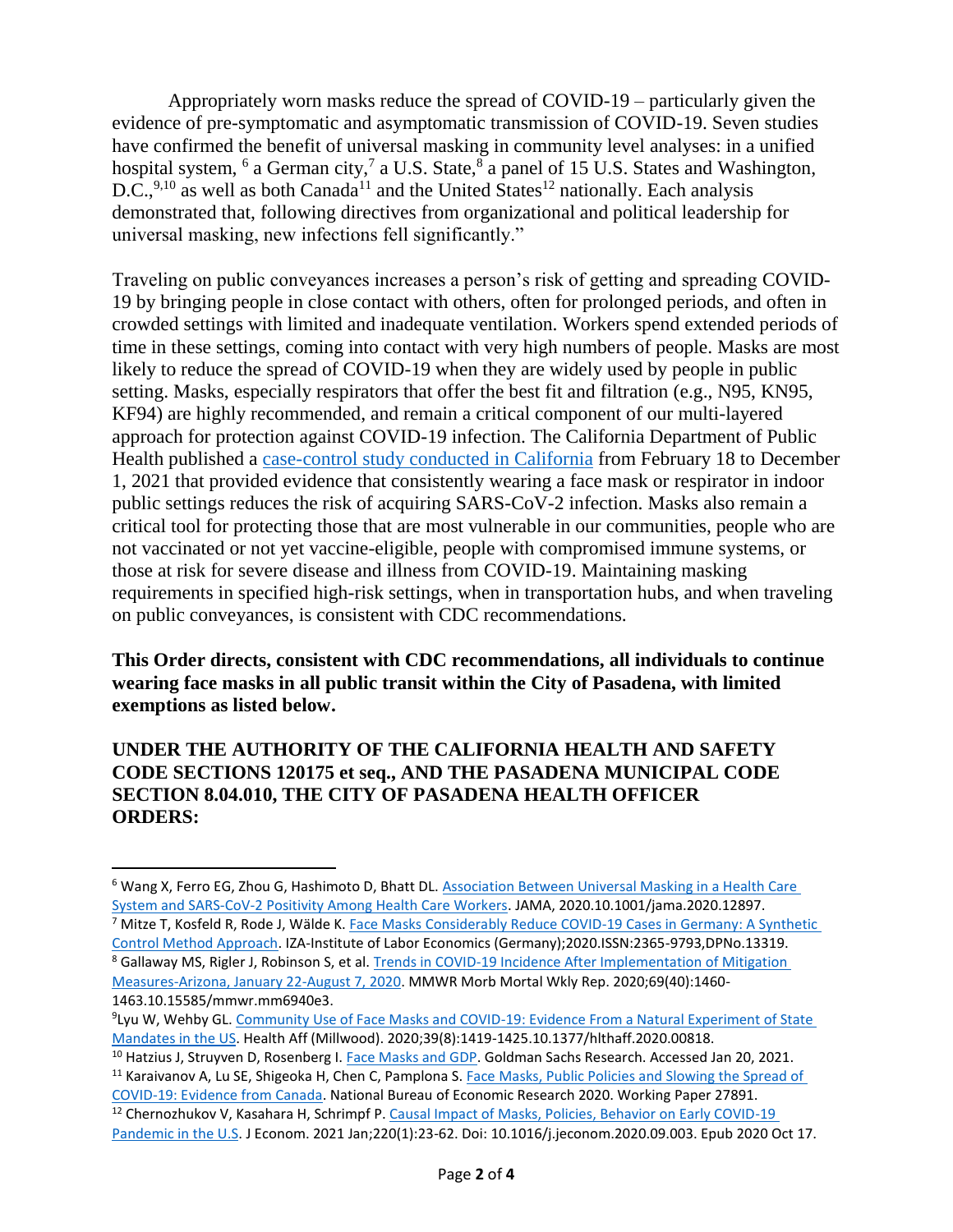- 1. This Order directs that face masks shall be worn, regardless of vaccination status, in all public transit within the City of Pasadena, such as, but not limited to, commuter trains, subways, buses, taxis and ride-shares, and indoor transportation hubs such as bus and train stations. It remains the CDC's continuing assessment that at this time an order requiring masking for indoor public transit is necessary for public health. This masking requirement will be reassessed when: community transmission of COVID-19 in Pasadena and Los Angeles County drops to the [Moderate Level](https://covid.cdc.gov/covid-data-tracker/#county-view?list_select_state=all_states&list_select_county=all_counties&data-type=CommunityLevels&null=Risk) OR the CDC's assessment is that an order requiring masking in the transportation corridor is no longer necessary for protection of the public's health OR within 30 days of this Order, whichever occurs first.
- 2. In accordance with the [California Department of Public Health exemptions for mask](https://www.cdph.ca.gov/Programs/CID/DCDC/Pages/COVID-19/guidance-for-face-coverings.aspx)  [wearing,](https://www.cdph.ca.gov/Programs/CID/DCDC/Pages/COVID-19/guidance-for-face-coverings.aspx) the following **individuals** are exempt from wearing masks at all times:
	- Persons younger than two years old. Very young children must not wear a mask because of the risk of suffocation.
	- Persons with a medical condition, mental health condition, or disability that prevents wearing a mask. This includes persons with a medical condition for whom wearing a mask could obstruct breathing or who are unconscious, incapacitated, or otherwise unable to remove a mask without assistance.
	- Persons who are hearing impaired, or communicating with a person who is hearing impaired, where the ability to see the mouth is essential for communication.
	- Persons for whom wearing a mask would create a risk to the person related to their work, as determined by local, state, or federal regulators or workplace safety guidelines.
- 3. It is strongly recommended that everyone stay up to date on COVID-19 vaccination. In addition, unvaccinated as well as fully vaccinated people should continue to follow CDC guidance for [unvaccinated people](https://www.cdc.gov/coronavirus/2019-ncov/prevent-getting-sick/prevention.html) and for [fully vaccinated people](https://www.cdc.gov/coronavirus/2019-ncov/vaccines/fully-vaccinated.html) to [protect](https://www.cdc.gov/coronavirus/2019-ncov/prevent-getting-sick/prevention.html)  [themselves and others,](https://www.cdc.gov/coronavirus/2019-ncov/prevent-getting-sick/prevention.html) including wearing a well-fitted [mask,](https://www.cdc.gov/coronavirus/2019-ncov/prevent-getting-sick/diy-cloth-face-coverings.html) [physical distancing](https://www.cdc.gov/coronavirus/2019-ncov/prevent-getting-sick/social-distancing.html) (at least 6 feet), avoiding crowds, avoiding poorly ventilated spaces, covering coughs and sneezes, [washing hands](https://www.cdc.gov/handwashing/when-how-handwashing.html) often, and following any applicable workplace, school, or business sector guidance or requirements including the [Cal/OSHA COVID-19](https://www.dir.ca.gov/dosh/coronavirus/ETS.html)  [Prevention Emergency Temporary Standards.](https://www.dir.ca.gov/dosh/coronavirus/ETS.html) Recommendations vary depending on level of risk in a community [\(COVID-19 Community Level\)](https://www.cdc.gov/coronavirus/2019-ncov/your-health/covid-by-county.html), vaccination status, personal risk or underlying medical conditions, and individual preferences. Fully vaccinated people should still watch for [symptoms](https://www.cdc.gov/coronavirus/2019-ncov/symptoms-testing/symptoms.html) of COVID-19, especially following an exposure to someone with suspected or confirmed COVID-19. If symptoms develop, all people – regardless of vaccination status – should isolate and be clinically evaluated for COVID-19, including SARS-CoV-2 testing. Anyone testing positive for SARS-CoV-2, regardless of vaccination status, must follow the [Health Officer Order for Isolation.](https://www.cityofpasadena.net/public-health/wp-content/uploads/sites/32/Pasadena-Health-Officer-Blanket-Isolation-Order.pdf?v=1623478202624)